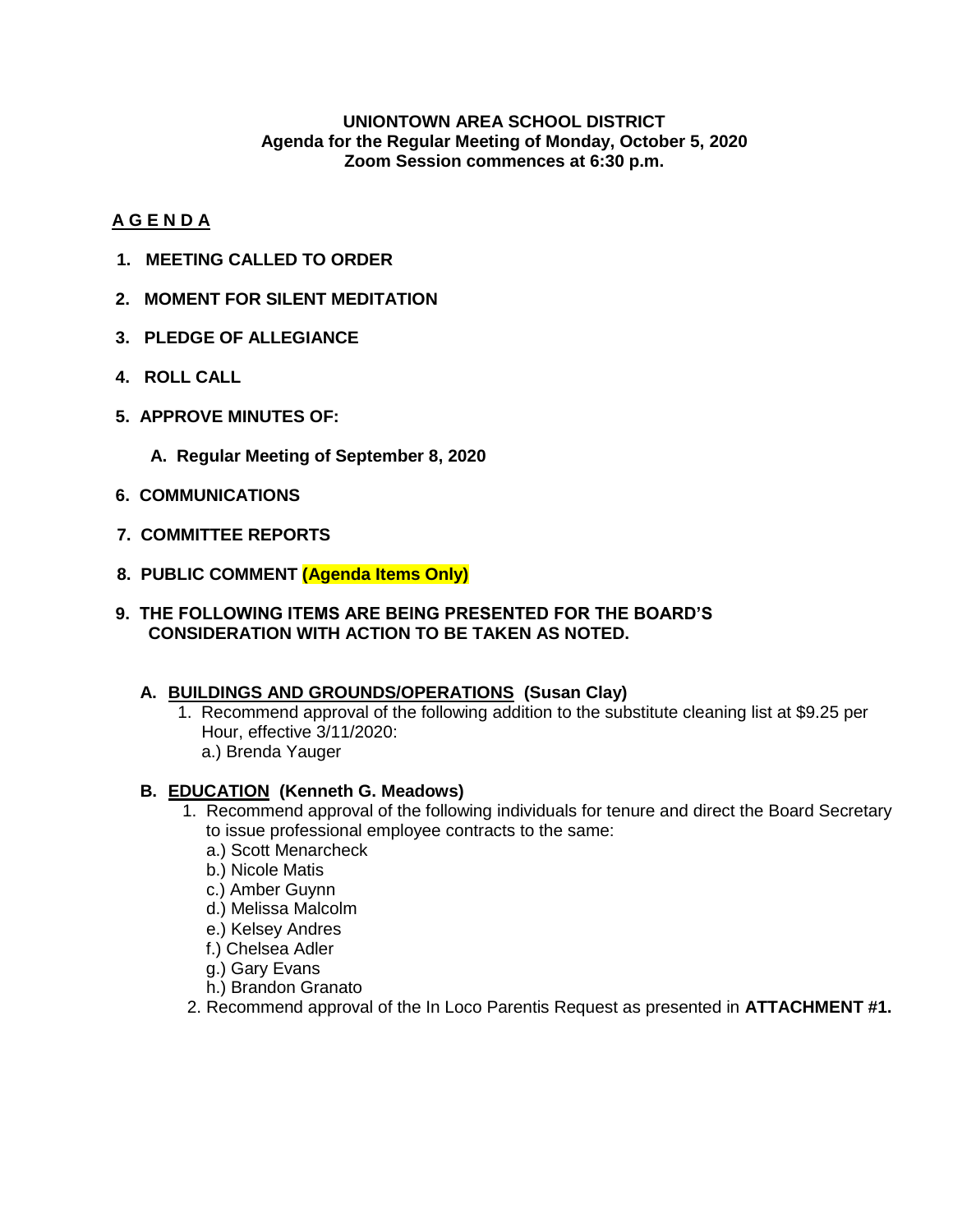### **C. FINANCE (William Rittenhouse, Jr.)**

- 1. Recommend approval of the following financial statements for August, 2020:
	- (a) General Fund Treasurer's Report
	- (b) Budget and Revenue Report
- 2. Recommend approval of payroll for September, 2020.
- 3. Recommend approval for payment of the following bills, authorizing and directing Officers of the Board to issue vouchers for same:

| (a) General Fund  |  |
|-------------------|--|
|                   |  |
|                   |  |
|                   |  |
| (c) Federal Funds |  |
|                   |  |

- 4. Recommend approval of a resolution for a Local Economic Revitalization Tax Assistance (LERTA) for Nemacolin Woodlands, Inc. specifically, Tax Map No.: 42-22-0024 as presented in **ATTACHMENT # 2.**
- 5. Recommend approval of the Act 93 Agreement with District Administration as presented in **ATTACHMENT # 3.**.
- 6. Recommend approval of the Business Manager Agreement as presented in  **ATTACHMENT #4.**
- 7. Recommend approval of the Confidential Secretaries Agreement as presented in **ATTACHMENT #5.**
- 8. Recommend approval of the Computer Technician Agreement as presented in **ATTACHMENT #6.**

# **D. PERSONNEL (Pamela Neill)**

1. Recommend approval of the employment of Suzanne Thomas as a 3 hr. cafeteria employee at Wharton Elementary effective September 8, 2020.

# **E. POLICY/PROCEDURE (Dorothy J. Grahek)**

- 1. Recommend approval of the second and final reading regarding Policy 204 as presented in **ATTACHMENT #7.**
- 2. Recommend approval of the revision of policy 103 regarding Title IX student policy as presented in **ATTACHMENT #8**.
- 3. Recommend approval of the revision of policy 104 regarding Title IX staff policy as presented in **ATTACHMENT #9.**

# **F. STUDENT ACTIVITIES (Don Rugola)**

- 1. Recommend approval of the resignation of Angela Rugola as varsity girls' head swim coach, effective 9/16/2020.
- 2. Recommend approval for Tricia Michael and Dina Kriebel to serve as co-sponsors for Freshman Class Sponsor.
- 3. Recommend approval for Shelly Kostik and Tricia Michael to serve as co-sponsors for National Honor Society.

# **G. SAFETY/SECURITY (John Holt)**